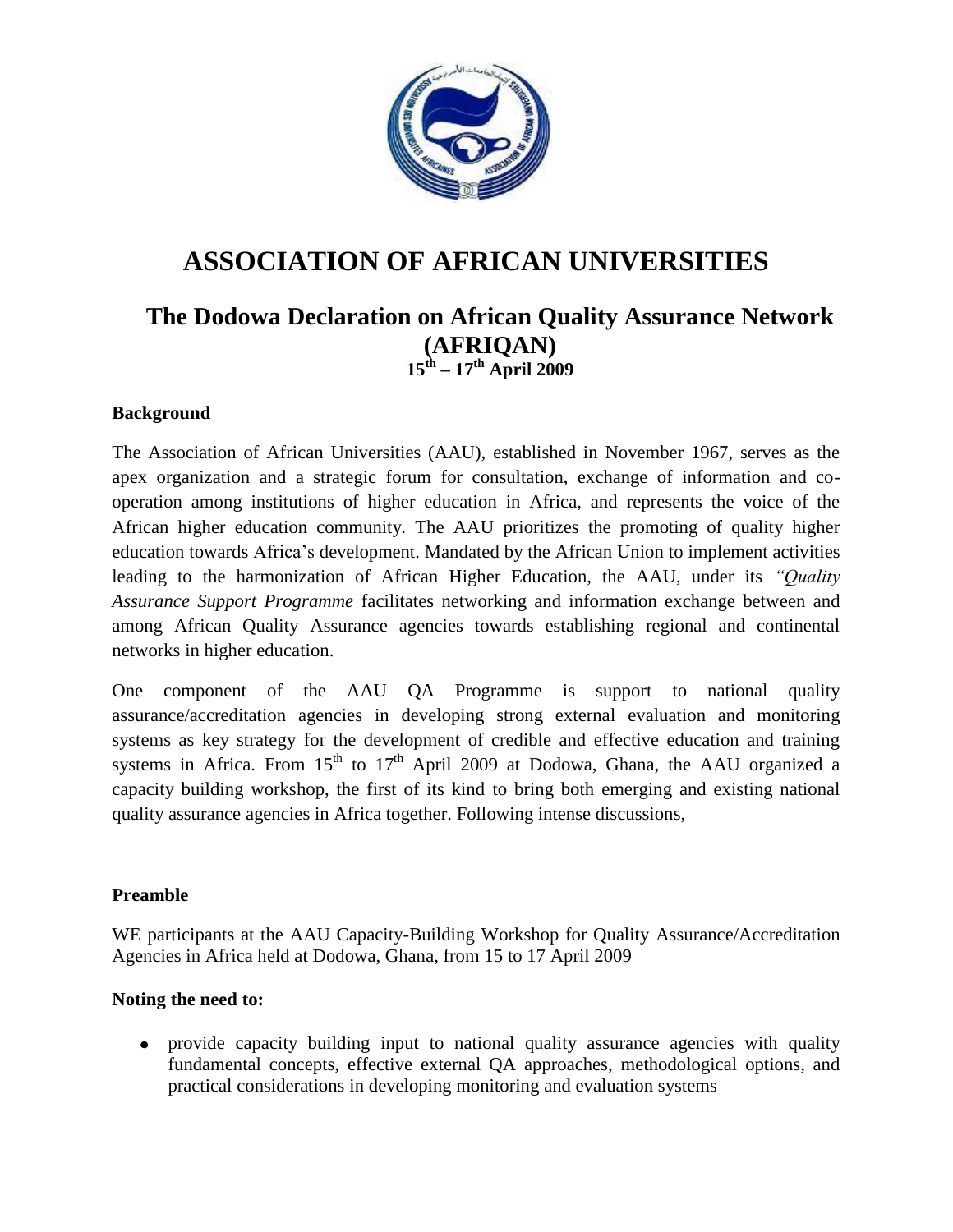- facilitate information exchange and experience sharing on quality assurance mechanisms and accreditation practices in Africa
- raise awareness on continental framework towards harmonization and a quality rating mechanism
- reinforce cooperation between national QA agencies and promote the establishment of an African Quality Assurance Network (AfriQAN)

## **Acknowledging**

- the goodwill of the African Union towards the harmonisation of higher education in Africa through its Plan of Action for the Second Decade of Education in Africa (2006 – 2015)
- the effort of the AAU in facilitating networking of national External Quality Assurance Agencies (EQAAs) in Africa, and in promoting Quality Assurance in higher education in Africa

# **And aware of**

- the increased social demand for quality education for increased participation in the knowledge-based global economy
- the challenges posed by the commodification of higher education under the terms of WTO/General Agreements on Trade in Services (GATS), leading to the proliferation of cross-border provision
- the membership of some EQAs in Africa to the International Network for Quality Assurance Agencies in Higher Education (INQAAHE)
- the importance of an African network of quality assurance in higher education to complement INQAAHE
- the potential of an Africa-wide network for African EQAAs in addressing the challenges posed by information and communication technologies, commercialisation, massification and globalization towards the development of higher education on the continent

### **Hereby agree to**

- promote a continent-wide network for national EQAAs, the African Quality Assurance Network (AfriQAN), to pursue the following objectives:
	- 1. share experiences and resources with network members and with other regional networks in Africa (such as CAMES and IUCEA) and beyond
	- 2. facilitate the engagement of African peer reviewers in higher education
	- 3. synchronize and co-ordinate higher education provision in Africa
	- 4. facilitate processes that assist higher education systems in Africa to inter operate more effectively
	- 5. collect and collate data relevant to higher education in Africa
	- 6. promote the establishment of EQAAs in Africa (where they do not exist)
	- 7. Facilitate research into the practice of quality management in higher education and apply the outcomes into improving the quality of higher education in Africa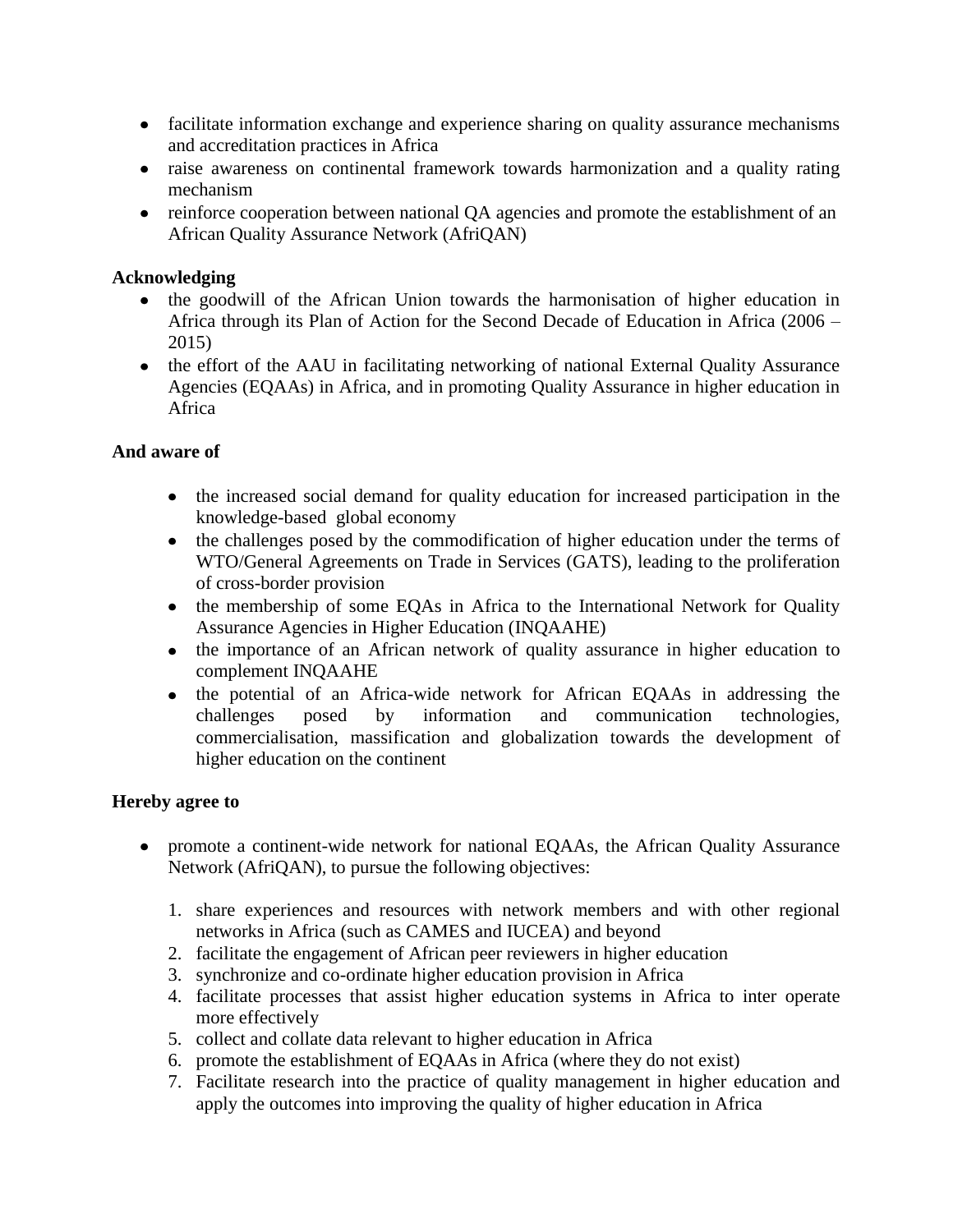nominate the following as members of an interim committee to spearhead the activities of the Network:

| Prof. Mayunga H.H. Nkunya   | Executive Secretary, Tanzania Commission for<br>Universities | (Chair)     |
|-----------------------------|--------------------------------------------------------------|-------------|
| Mrs Florence J. Asemadahun  | National Universities Commission, Nigeria                    | Member      |
| Monsieur Abdou Lahate Cisse | Ministère de l'Enseignement Secondaire, des                  | $\epsilon$  |
|                             | Centres Universitaires Regionaux et des                      |             |
|                             | Universites, Senegal                                         |             |
| Mr. Theo Bhengu             | Council on Higher Education, South Africa                    | $\epsilon$  |
| Ms Adwoa Sey                | Project Officer, Quality Assurance Project, AAU              | (Secretary) |
| Representative from AArU    | (To be nominated)                                            | $\sim$      |

*Dodowa, Ghana 17th April 2009*